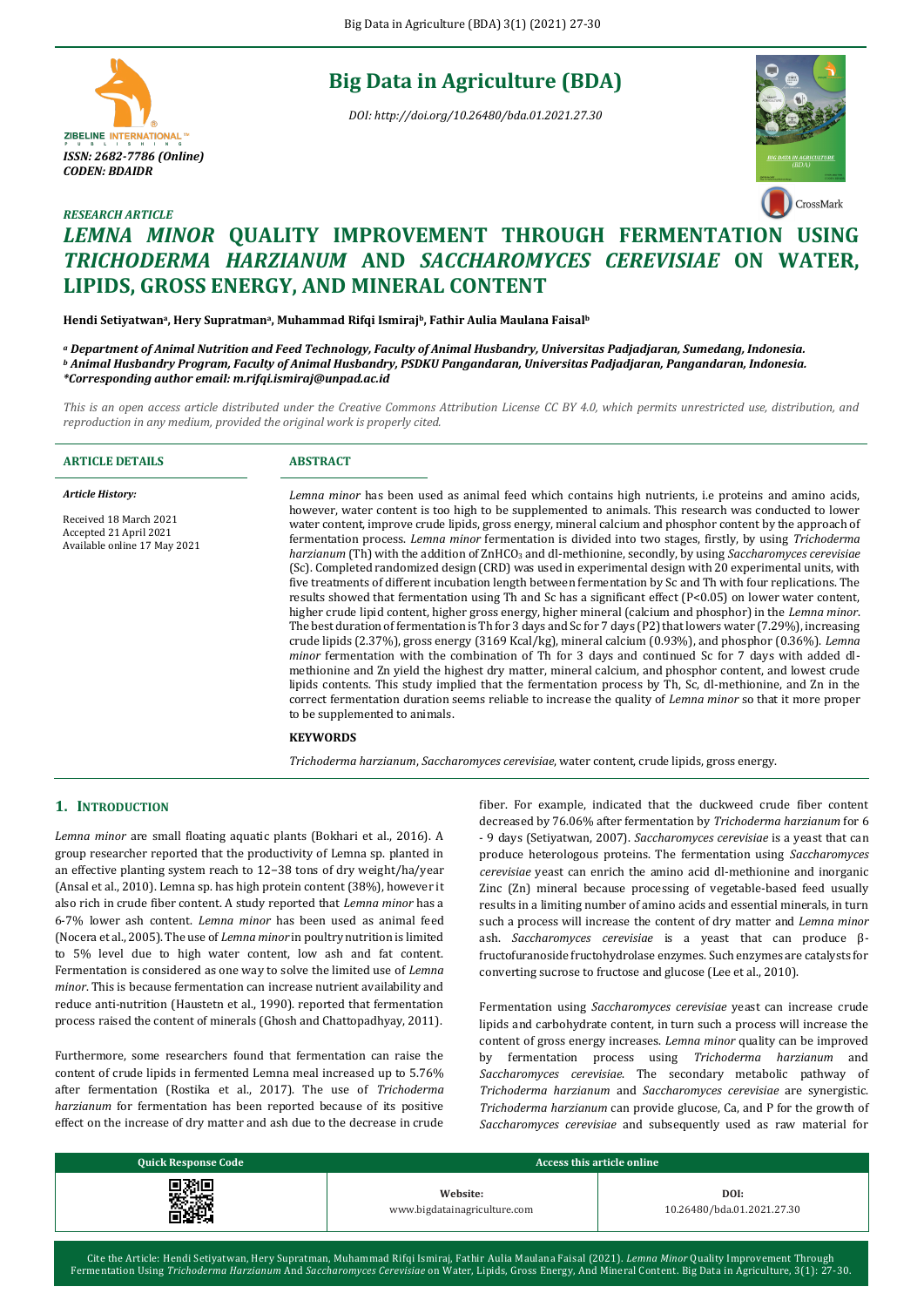energy formation. The activity of both microbes produces complementary enzymes that will result in better results. That way can be used to imitate a natural microbial growth place that is coexisting in a complex microbial community. *Lemna minor* fermentation process using two microbes (coculture) is expected to produce functional complementary enzymes. This is due to the mutual expression of the metabolic pathways in the substrate utilization. However, the research on the quality improvement of *Lemna minor* through fermentation using *Trichoderma harzianum* and *Saccharomyces cerevisiae* has not been carried out. Therefore, the purpose of this research is to determine the best nutrient content of from the fermentation process based on two types of microbes.

## **2. MATERIALS AND METHODS**

### **2.1 Fermentation Procedure**

Substrate consisted of a mixture of *Lemna minor* and selective medium. The mixtures were boiled in water for 60 minutes at a temperature of 115°C and pressure of 1.1 atmosphere. *Trichoderma harzianum* microbes were incubated in each treatment of 3×10<sup>7</sup> spores/100 grams of the substrate for 1, 3, 5, 7, and 9 days at room temperature. After first stage fermentation,  $ZnHCO<sub>3</sub>$  (186 ppm) and dl-methionine (286 ppm) were added. Next, each substrate was fermented using *Saccharomyces cerevisiae* at 3×10<sup>7</sup> spores/100 grams substrate for 9, 7, 5, 3, and 1 day. After fermentation, the product was dried in the oven.

#### **2.2 Experimental Design**

The experimental design used Completely Randomized Design (CRD) for five treatments with a total of 20 experimental units. The treatments consisted of P1 (Fermentation using *Trichoderma harzianum* for 1 day continued with *Saccharomyces cerevisiae* for 9 days), P2 (*Trichoderma harzianum* for 3 days continued with *Saccharomyces cerevisiae* for 7 days), P3 (*Trichoderma harzianum* for 5 days continued with *Saccharomyces cerevisiae* for 5 days), P4 (*Trichoderma harzianum* for 7 days continued with *Saccharomyces cerevisiae* for 3 days), P5 (*Trichoderma harzianum* for 9 days continued with *Saccharomyces cerevisiae* for 1 day) with four replications.

#### **2.3 Measurement Variables**

The measured variables were the fermented *Lemna minor* nutritional contents, consisted of moisture content, lipid content, gross energy, calcium content, and phosphor content. The moisture content is determined by drying solid biomass samples at 105 °C in air atmosphere until constant mass is achieved and percentage moisture calculated from the loss in mass of the sample. The Methods used for quantitating total lipids in feedstuffs by Gas Chromatographic Analysis. The gross Energy value of a biomass is determined by a Bomb Calorimeter. Calcium and phosphor content were determined by the Atomic Absorption Spectrophotometry.

#### **2.4 Statistical Analysis**

Data collected were subjected to one-way analysis of variance (ANOVA) as per Steel and Torrie. If there are mean differences, they were compared using Duncan's multiple range test with 5% significant level ( $\alpha$ =0.05). The data presented in this paper represent their least square means with their standard error of means (LSM±SEM).

#### **3. RESULTS AND DISCUSSION**

#### **3.1 Fermented** *Lemna minor* **Moisture Content**

The fermentation using *Trichoderma harzianum* followed by *Saccharomyces cerevisiae* has a significant effect (P<0.05) to lower the *Lemna minor* moisture content. The rank of treatments effect is (higher to lower) P1 (9.295%), P5 (8.45%), P4 (7.51 %), P3 (7.05), and P2 (7.04 %; Table 1). The results of the present study are in-line with other study, such as which reported that in the fermentation process, dry matter weight loss was highly correlated with the biomass moisture content (Smits et al., 1996).

| <b>Table 1:</b> Moisture, Lipids, Gross Energy, Mineral Calcium and Phosphor Content        |                              |                              |                              |                              |                              |  |  |  |
|---------------------------------------------------------------------------------------------|------------------------------|------------------------------|------------------------------|------------------------------|------------------------------|--|--|--|
| of Lemna minor Fermented with Trichoderma harzianum followed by<br>Saccharomyces cerevisiae |                              |                              |                              |                              |                              |  |  |  |
| Parameters                                                                                  | Treatments                   |                              |                              |                              |                              |  |  |  |
|                                                                                             | P1                           | P <sub>2</sub>               | P3                           | P <sub>4</sub>               | Р5                           |  |  |  |
| Moisture                                                                                    |                              |                              |                              |                              |                              |  |  |  |
| Content                                                                                     | $9.295 \pm 0.57$ c           | $7.04 \pm 0.36$ <sup>a</sup> | $7.05 \pm 0.38$ <sup>a</sup> | $7.51 \pm 0.46$ ab           | $8.45 \pm 0.45$ <sup>b</sup> |  |  |  |
| (%)                                                                                         |                              |                              |                              |                              |                              |  |  |  |
| Lipids                                                                                      |                              |                              |                              |                              |                              |  |  |  |
| Content                                                                                     | $2.23 \pm 0.13$ <sup>b</sup> | $2.57 \pm 0.37$ bc           | $2.37 \pm 0.24$ bc           | $1.82 \pm 0.15$ <sup>a</sup> | $1.66 \pm 0.19$ <sup>a</sup> |  |  |  |
| (%)                                                                                         |                              |                              |                              |                              |                              |  |  |  |
| Gross                                                                                       |                              |                              |                              |                              |                              |  |  |  |
| Energy                                                                                      | $3202 \pm 82.0$ <sup>b</sup> | 3169±86.16 <sup>b</sup>      | 3047±43.28 <sup>b</sup>      | 2879±83.2ª                   | $12796 \pm 83.31^a$          |  |  |  |
| (Kcal/kg)                                                                                   |                              |                              |                              |                              |                              |  |  |  |
| Calcium (%)                                                                                 | $0.89 \pm 0.08$ <sup>b</sup> | $0.93 \pm 0.02c$             | $0.84 \pm 0.03$ <sup>a</sup> | $0.86 \pm 0.01$ ab           | $0.87 \pm 0.09$ <sup>b</sup> |  |  |  |
| Phosphor                                                                                    | $0.33 \pm 0.03b$             | $0.36 \pm 0.02$ c            | $0.34 \pm 0.03$ <sup>b</sup> | $0.26 \pm 0.03$ <sup>a</sup> | $0.31 \pm 0.01$ <sup>b</sup> |  |  |  |
| (%)                                                                                         |                              |                              |                              |                              |                              |  |  |  |

Mean in the same column with different superscript differs significantly (P <0.05), P1: Fermentation using *Trichoderma harzianum* (Th) for 1 day continued with *Saccharomyces cerevisiae* (Sc) for 9 days, P2: Th 3 days continued with Sc 7 days, P3: Th 5 days continued with Sc 5 days, P4: Th 7 days continued with Sc 3 days, P5: Th 9 days continued with Sc 1 day.

The Duncan's multiple-range test showed that the fermentation using *Trichoderma harzianum* for one day followed by *Saccharomyces cerevisiae* for nine days (P1) had the highest moisture content was significantly (P<0.05) compared with other treatments (P2, P3, P4, and P5). Fermentation with *Trichoderma harzianum* for one day followed by with *Saccharomyces cerevisiae* for nine days (P1) and fermentation with *Trichoderma harzianum* for nine days followed by *Saccharomyces cerevisiae* one day (P5), has the highest substrate moisture content. It seems that the metabolic activities carried out by each fungus for nine days has freed moisture. It was reported that the fermentation process decreases the moisture content (Flodman and Noureddini, 2013). The high moisture content in P1 and P5 products seem suggesting that the fermentation process does not worked out optimally, possibly due to improper incubation length that caused irregular development of microbial communities across the substrate (Gharechahi et al., 2020).

Three days of fermentation with *Trichoderma harzianum*, followed by *Saccharomyces cerevisiae* seven days (P2), and *Trichoderma harzianum* five days were continued by *Saccharomyces cerevisiae* five days (P3) had the lowest moisture content of the substrate. The decrease in moisture content that occurs during the fermentation process is a result of a twostage fermentation process. This finding is in line with the study by which reported that fermentation process decreases substrate moisture content (Flodman and Noureddini, 2013). P2 had significantly (P<0.05) lowered the moisture content (7.04%) compared to other treatments (P1, P3, P4, and P5). This result might suggest that the combination of *Trichoderma harzianum* and *Saccharomyces cerevisiae* can be used as a *Lemna minor* modification agent to reduce moisture content.

#### **3.2 Fermented** *Lemna minor* **Lipids Content**

*Lemna minor* fermented in *Trichoderma harzianum* followed by *Saccharomyces cerevisiae* was significant (P<0.05) to increase the content of lipids. The highest to the lowest mean scores in sequence are P2 (2.57%), P3 (2.37%), P1 (2.23 %), P4 (1.82%) and P5 (1.66%). The Duncan's multi-range test showed that the P2 had the highest lipid content significantly (P <0.05) compared to other treatments (P1, P3, P4, and P5). Lipid content is part of organic matter, which value depends heavily on the nutrients of other organic ingredients such as carbohydrates and crude proteins (De Beni Arrigoni et al., 2016; Neely and Morgan, 1974; Owens and Basalan, 2016; Trichopoulou et al., 2002). This dependence seems demonstrated in the finding in this study that along with carbohydrates and crude protein increases, lipids content is also increasing. In rumen, fermentation process by ruminal microorganisms dynamically transforms carbohydrate fraction and protein fraction into lipids when needed (De Beni Arrigoni et al., 2016). A group researcher reported that amount of crude fat in fermented *Lemna minor* increased up after fermentation, seems caused by the microorganism's capability to produce lipids during fermentation process (Rostika et al., 2017).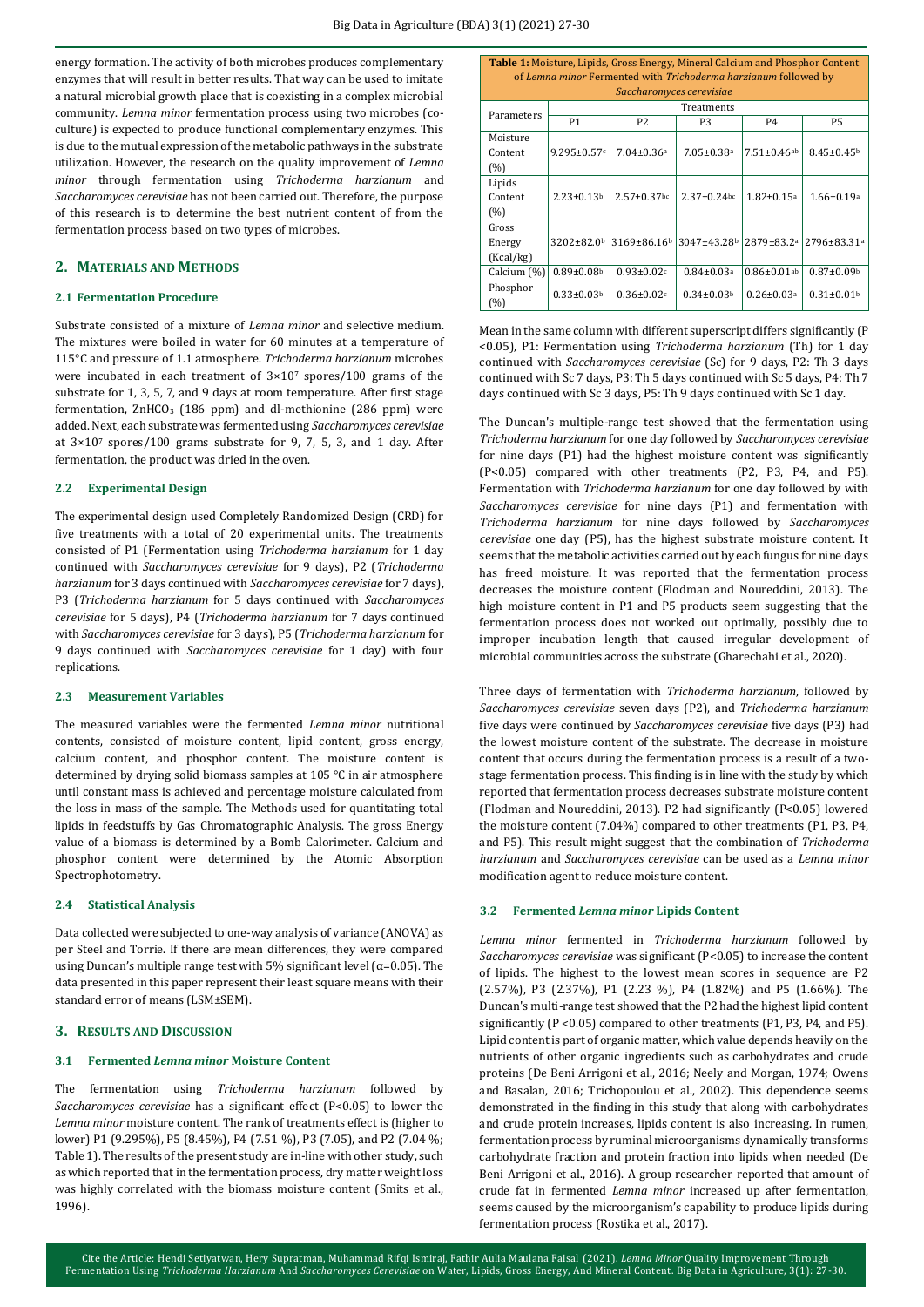## **3.3 Fermented** *Lemna minor* **Gross Energy Content**

The fermentation using *Trichoderma harzianum* followed by *Saccharomyces cerevisiae* has a significant effect (P<0.05) to lower the *Lemna minor* Gross Energy content. The rank of treatment effects is (higher to lower) P1 (3202 Kcal/kg), P2 (3169 Kcal/kg), P3 (3047 Kcal/kg), P4 (2879 Kcal/kg), and P5 (2796 Kcal/kg) (Table 1). The Duncan's multiple-range test showed that P1, P2 and P3 had higher Gross energy content significantly (P<0.05) compared to other treatments (P4, and P5). While P1 gross energy content is not significantly differ (P>0.05) compared with other treatments (P2, and P3). Energy is the largest part supplied by all feed ingredients which can be converted into heat. At the seven and nine days, the rate of fermentation decreased due to the low availability of nutrients as a result of more nutrient breakdown.

The cellulase enzyme produced can reduce crude fiber levels from 44.99% to 33.15%. The second stage of fermentation using *Saccharomyces cerevisiae* for nine, seven and five days increases crude protein content (Setiyatwan et al., 2018). The highest gross energy content in the *Lemna minor* is found in P1 (3202 Kcal/kg). From this result, it seems that fermentation process of P1 able to maintain gross energy content of *Lemna minor*. However, previous study reported that fermentation process decreased the energy content in *Lemna minor* (Bairagi et al., 2002). Therefore, it is tempting to conclude if the fermentation process increases gross energy content in fermented product, at least, further study needs to confirm if this is plausible.

#### **3.4 Fermented** *Lemna minor* **Calcium Content**

The fermentation using *Trichoderma harzianum* followed by *Saccharomyces cerevisiae* has a significant effect (P<0.05) to increase *Lemna minor* calcium content. The rank of treatments effect is (higher to lower) P2 (0.93%), P1 (0.89%), P5 (0.87 %), P4 (0.86), and P3 (0.84 %) (Table 1). The Duncan's multiple-range test showed that the fermentation using *Trichoderma harzianum* for three days followed by *Saccharomyces cerevisiae* for seven days (P2) had the highest calcium content was significantly (P<0.05) compared with other treatments (P1, P3, P4, and P5). A group researcher reported that fermentation process increases minerals bioavailability and accessibility in some grains through phytate degradation mechanism. Furthermore, some researchers found an increase in mineral content in lentil substrate fermented by Aspergillus sp., suggesting releases of minerals from food matrix by fermentation (Castro-Alba et al., 2019; Dhull et al., 2020). This increase of mineral content (Ca and P) in forage fermentation was also reported, in which positive correlation was reported in mineral contents with in vitro digestibility level (Khan and Chaudhry, 2010).

A study stated that fermentation of cocoa beans pod using *Trichoderma harzianum* increase calcium yield as much as 9.7863% (Nocera et al., 2005). P3 had the lowest calcium content of the substrate. The decrease in calcium content that occurs during the fermentation process is a result of a two-stage fermentation process. While P1 and P5 significantly (P<0.05) reduce calcium, levels compared to other treatments (P2). This shows that the time combination of fermentation of *Trichoderma harzianum* and *Saccharomyces cerevisiae* influences calcium content. The mineral content is directly proportional to the crude fiber content and nutrient content of the substrate. Substrate fermentation with *Trichoderma harzianum* for more than three days caused the content of nutrients other than crude fiber to be degradation and fermentation time of less than three days crude fiber has not been completely degradation so that the Calcium content is low. Timing of the combination can be used as a small glue modification agent to increase calcium content. Three days of fermentation with *Trichoderma harzianum* followed by *Saccharomyces cerevisiae* seven days (P2) was the best treatment.

#### **3.5 Fermented** *Lemna minor* **Phosphor Content**

The fermentation using *Trichoderma harzianum* followed by *Saccharomyces cerevisiae* has a significant effect (P<0.05) to lower the *Lemna minor* phosphor content. The rank of treatments effect is (higher to lower) P2 (0.36%), P3 (0.34%), P1 (0.33%), P5 (0.31), and P4 (0.26 %) (Table 1). The Duncan's multiple-range test showed that the P2 had the highest phosphor content was significantly (P<0.05) compared with other treatments (P1, P3, P4, and P5). P3, P1, and P5 significantly reduce phosphor levels  $(P < 0.05)$  compared to other treatments  $(P2)$ . This might suggest that the time combination of fermentation of *Trichoderma harzianum* and *Saccharomyces cerevisiae* influences phosphor content.

The mineral content is directly proportional to the crude fiber content and nutrient content of the substrate. Substrate fermentation with *Trichoderma harzianum* for more than three days caused the content of nutrients other than crude fiber to be degraded in less than three days crude fiber has not been completely degraded so that the phosphor content is low. Timing of the combination can be used as a small glue modification agent to increase phosphor content. Three days of fermentation with *Trichoderma harzianum* followed by *Saccharomyces cerevisiae* seven days (P2) was the best treatment in terms of phosphor content.

#### **4. CONCLUSION**

Fermentation with the combination of *Trichoderma harzianum* for three days and continued with *Saccharomyces cerevisiae* for seven days that are supplemented with amino acid dl-methionine and Zn is the best treatment to improve *Lemna minor* quality. It can increase the content of moisture (7.04%), lipids (2.57%), gross energy (3169 Kcal/kg), calcium (0.93%) and phosphor (0.36%).

#### **ACKNOWLEDGEMENTS**

The authors would like to thank the honorable Rector of Universitas Padjadjaran and Ministry Education of Indonesia that have supported this research. The research can be carried out with the financial support from DIPA Fund of Universitas Padjadjaran no. 855/UN6.3.1/PL/2017 dated on March 8th, 2017.

### **REFERENCES**

- Ansal, M.D., Dhawan, A., and Kaur, V.I., 2010. Duckweed based bioremediation of village ponds: An ecologically and economically viable integrated approach for rural development through aquaculture. Livestock Research for Rural Development. Volume 22, Article #129. http://www.lrrd.org/lrrd22/7/ansa22129.htm
- Bairagi, A., Sarkar, G.K., Sen, S.K., and Ray, A.K., 2002. Duckweed (Lemna polyrhiza) leaf meal as a source of feedstuff in formulated diets for rohu (Labeo rohita Ham.) fingerlings after fermentation with a fish intestinal bacterium. Bioresource Technology, 85 (1), Pp. 17–24. https://doi.org/https://doi.org/10.1016/S0960-8524(02)00067-6
- Bokhari, S.H., Ahmad, I., Mahmood-Ul-Hassan, M., and Mohammad, A., 2016. Phytoremediation potential of Lemna minor L. for heavy metals. International Journal of Phytoremediation, 18 (1), Pp. 25–32. https://doi.org/10.1080/15226514.2015.1058331
- Castro-Alba, V., Lazarte, C.E., Perez-Rea, D., Carlsson, N.G., Almgren, A., Bergenståhl, B., and Granfeldt, Y., 2019. Fermentation of pseudocereals quinoa, canihua, and amaranth to improve mineral accessibility through degradation of phytate. Journal of the Science of Food and Agriculture, 99 (11), Pp. 5239-5248. https://doi.org/https://doi.org/10.1002/jsfa.9793
- De Beni Arrigoni, M., Martins, C.L., and Factori, M.A., 2016. Lipid Metabolism in the Rumen BT - Rumenology (D. D. Millen, M. De Beni Arrigoni, & R. D. Lauritano Pacheco (eds.); Pp. 103–126. Springer International Publishing. https://doi.org/10.1007/978-3-319-30533- 2\_4
- Dhull, S.B., Punia, S., Kidwai, M.K., Kaur, M., Chawla, P., Purewal, S.S., Sangwan, M., and Palthania, S., 2020. Solid-state fermentation of lentil (Lens culinaris L.) with Aspergillus awamori: Effect on phenolic compounds, mineral content, and their bioavailability. Legume Science, 2 (3), Pp. e37. https://doi.org/https://doi.org/10.1002/leg3.37